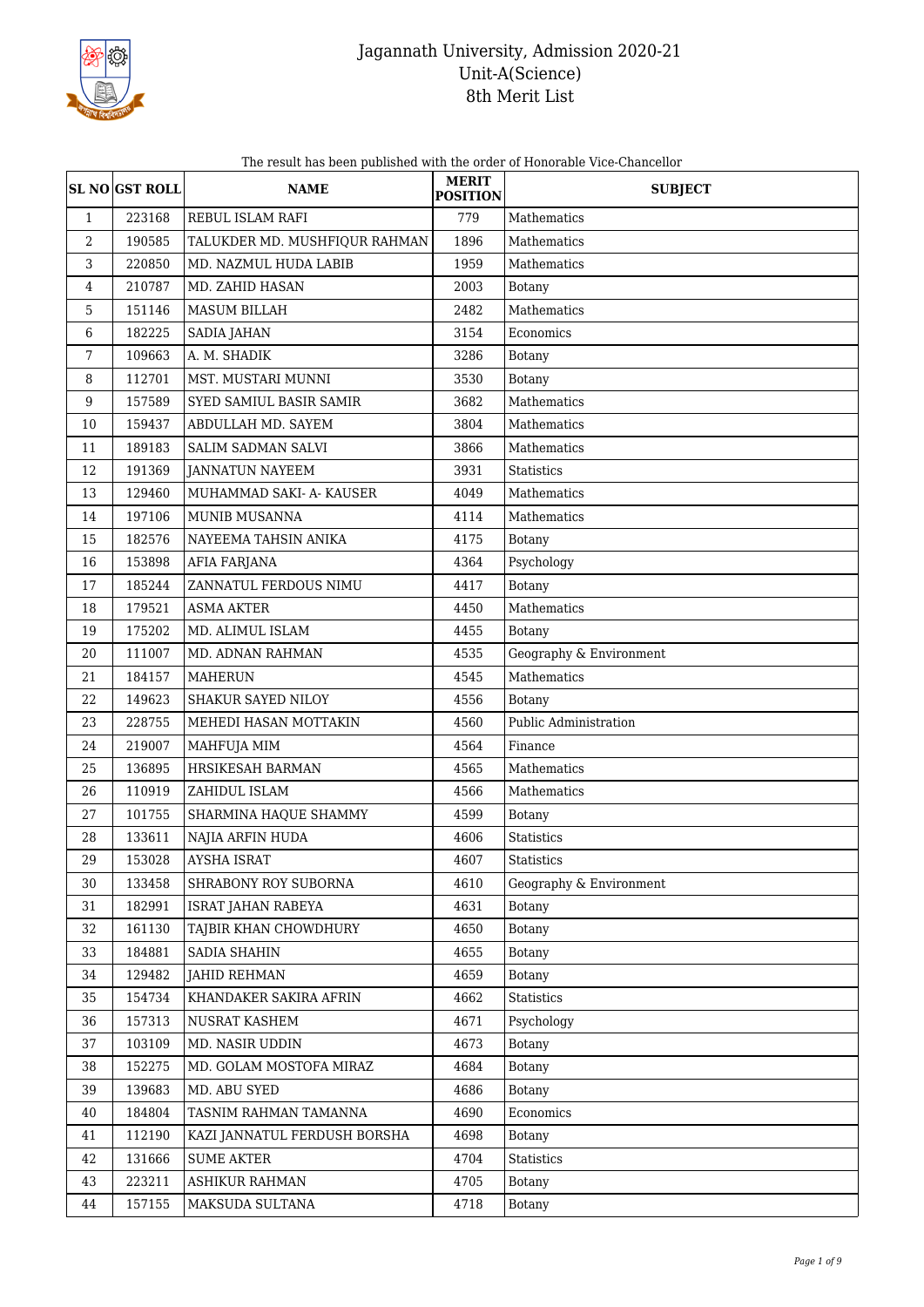

| 45 | 136743 | JONI CHANDRA PALL             | 4724 | <b>Statistics</b>       |
|----|--------|-------------------------------|------|-------------------------|
| 46 | 108078 | RASEL AHMED TONMOY            | 4728 | Economics               |
| 47 | 163377 | RIYAZ UDDIN                   | 4730 | <b>Statistics</b>       |
| 48 | 105680 | <b>SAGOR HALDER</b>           | 4737 | Geography & Environment |
| 49 | 129957 | <b>MD.HASAN SARKER</b>        | 4743 | <b>Statistics</b>       |
| 50 | 133420 | <b>SK.SIAM MOHAMMAD RANAK</b> | 4747 | Botany                  |
| 51 | 172480 | MD. SAIFUL ISLAM              | 4750 | <b>Statistics</b>       |
| 52 | 153333 | ARJINA AKTER                  | 4765 | Economics               |
| 53 | 158578 | <b>SAKIB HASAN PRANTO</b>     | 4781 | Economics               |
| 54 | 153612 | SADIA ISLAM PROMA             | 4783 | Botany                  |
| 55 | 183459 | SHAILA AFROZ ORCHI            | 4812 | Botany                  |
| 56 | 200206 | MD. MOSTAFIJUR RAHMAN         | 4818 | Economics               |
| 57 | 154518 | <b>BIBI FATEMA</b>            | 4820 | Statistics              |
| 58 | 154788 | <b>SHARABONI SARKAR</b>       | 4826 | <b>Botany</b>           |
| 59 | 183902 | NAFISA ANWAR MUNIA            | 4835 | Botany                  |
| 60 | 175419 | MD. ABU FARHAD                | 4837 | Statistics              |
| 61 | 195026 | SOHANA AHMED                  | 4872 | Botany                  |
| 62 | 155315 | SADIA ISLAM BORSHA            | 4874 | Geography & Environment |
| 63 | 131892 | MOURIN SULTANA                | 4879 | Botany                  |
| 64 | 213381 | MD. ISTIAK AHMED MASUM        | 4883 | <b>Botany</b>           |
| 65 | 157024 | <b>ODITY DEY</b>              | 4884 | Statistics              |
| 66 | 101631 | <b>SANUARA PARVIN</b>         | 4888 | Botany                  |
| 67 | 114915 | MD IFTEKHAR AHMED             | 4891 | Statistics              |
| 68 | 205256 | PROMI DAS                     | 4892 | <b>Statistics</b>       |
| 69 | 128625 | MD.RASHEDUL ISLAM             | 4905 | <b>Statistics</b>       |
| 70 | 151958 | ANUDIP DAS SRIJON             | 4906 | Finance                 |
| 71 | 182343 | NISHAT RAIHANA                | 4924 | Finance                 |
| 72 | 164313 | RABEYA ROSHID DOLON           | 4945 | Botany                  |
| 73 | 153544 | <b>MORIOM AKTER</b>           | 4947 | Botany                  |
| 74 | 146948 | TANGID RAHMAN AUPURBO         | 4950 | Statistics              |
| 75 | 228373 | TANMOY MRIDHA                 | 4953 | Statistics              |
| 76 | 189320 | MD. JAHID HASAN RIPON         | 4969 | Botany                  |
| 77 | 154244 | SOMAIYA JAHAN CHITRA          | 4988 | Botany                  |
| 78 | 202822 | MD. AL MAHEDI HASAN           | 4997 | Finance                 |
| 79 | 154580 | AYESHA SIDDIKA                | 5001 | Botany                  |
| 80 | 101065 | SHURNA RANI BARMAN            | 5003 | Statistics              |
| 81 | 218424 | POLI RANI RAY                 | 5021 | Psychology              |
| 82 | 184250 | <b>JULIA AKTER MIM</b>        | 5028 | Statistics              |
| 83 | 130843 | JANNATOL FERDUS TANNI         | 5032 | Statistics              |
| 84 | 105707 | DIPTA MODAK JOY               | 5036 | <b>Statistics</b>       |
| 85 | 190882 | <b>JAYED BIN NASIR</b>        | 5038 | Statistics              |
| 86 | 184272 | SONGITA SARKER                | 5052 | Bangla                  |
| 87 | 224178 | MUJAHID                       | 5055 | Psychology              |
| 88 | 224199 | MD.REFAT                      | 5057 | Public Administration   |
| 89 | 189197 | TAMANNA AKTER                 | 5058 | Statistics              |
| 90 | 186206 | NUSHRAT JAHAN NIHA            | 5064 | Statistics              |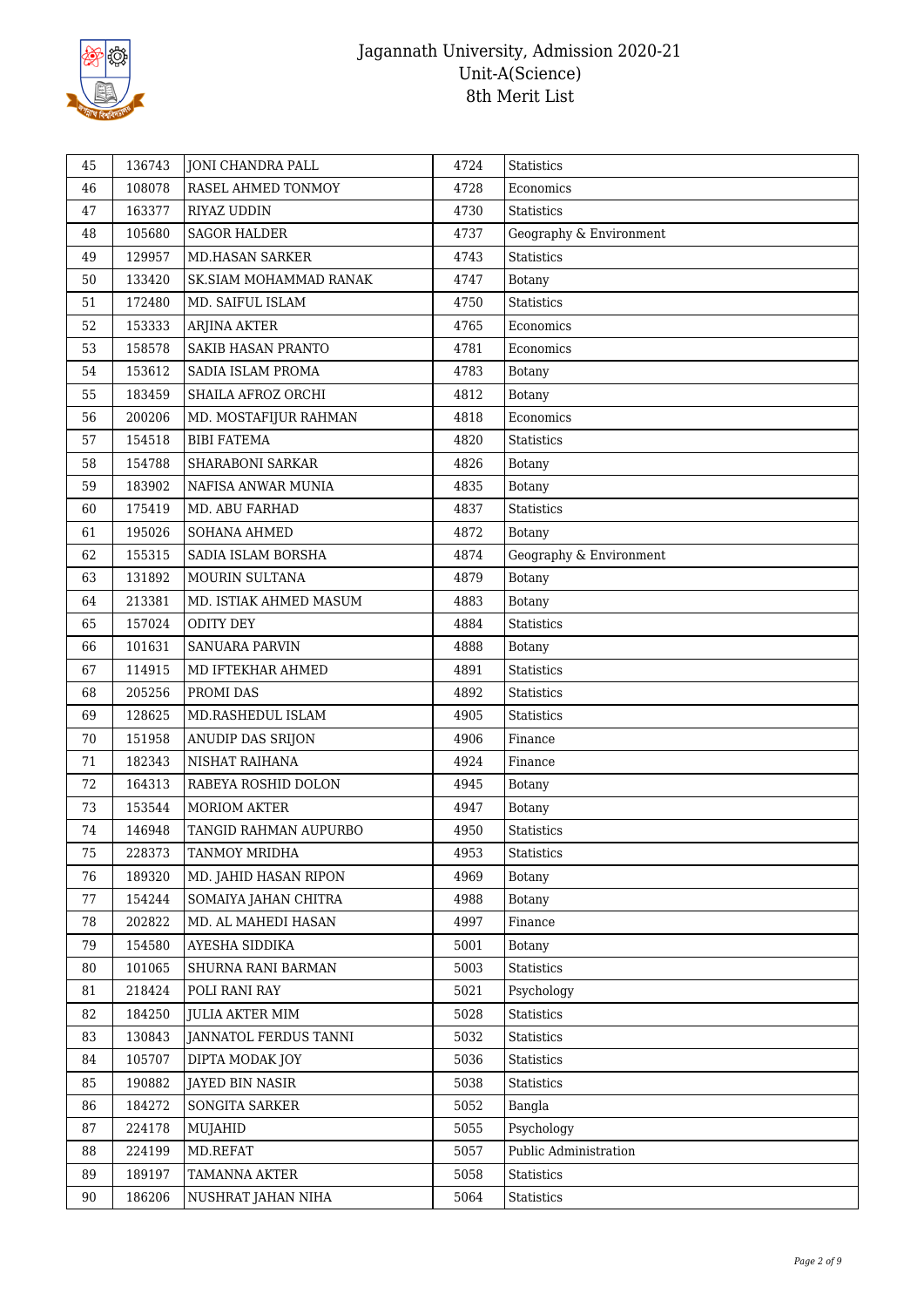

| 91  | 207627 | MD. RIFAT MIA                | 5074 | Mass Communication and Journalism        |
|-----|--------|------------------------------|------|------------------------------------------|
| 92  | 105427 | MD. SEJNU TALUKDER           | 5076 | <b>Statistics</b>                        |
| 93  | 172364 | AHAD IBNA ALAM               | 5084 | Marketing                                |
| 94  | 176513 | MD. MOONYEM SHAKUR           | 5087 | Psychology                               |
| 95  | 136995 | MD. RABIUL ISLAM             | 5089 | Psychology                               |
| 96  | 129240 | MD. FAHIM                    | 5096 | <b>Statistics</b>                        |
| 97  | 220505 | <b>GULSHANARA AKTER ASHA</b> | 5097 | Psychology                               |
| 98  | 136369 | MD. SAKHAWAT HOSSAIN         | 5101 | Statistics                               |
| 99  | 129742 | MD.SAMIM AHMED               | 5106 | <b>Statistics</b>                        |
| 100 | 188625 | SAIMA ISLAM                  | 5107 | Public Administration                    |
| 101 | 197828 | MD. RAJON MIA                | 5109 | <b>Statistics</b>                        |
| 102 | 182257 | AKLIMA AKTER AKHY            | 5117 | <b>Statistics</b>                        |
| 103 | 153091 | NAIMA ALAM                   | 5120 | Public Administration                    |
| 104 | 182563 | SABIHA TASNIM                | 5135 | Public Administration                    |
| 105 | 182508 | SAIMA AKHTER                 | 5136 | Geography & Environment                  |
| 106 | 153492 | <b>SAMIA ZAMAN</b>           | 5140 | Accounting & Information Systems         |
| 107 | 189022 | MD. SHAZID AKRAM SHOUROV     | 5150 | Geography & Environment                  |
| 108 | 108776 | ASIFUR ISLAM SIMANTHO        | 5153 | Geography & Environment                  |
| 109 | 151577 | <b>ARNAB DAS</b>             | 5159 | <b>Management Studies</b>                |
| 110 | 189136 | <b>ASHIK ARFIN OISHIK</b>    | 5164 | Psychology                               |
| 111 | 153901 | MEZBA SULTANA JOTI           | 5167 | Public Administration                    |
| 112 | 183329 | <b>JANNATUL FERDAUS RAFA</b> | 5177 | Psychology                               |
| 113 | 201339 | NIROB CHANDRA ROY            | 5181 | Bangla                                   |
| 114 | 187542 | <b>SAMIA TASNUVA</b>         | 5193 | Geography & Environment                  |
| 115 | 184435 | NASIBA AKTER MIM             | 5217 | Accounting & Information Systems         |
| 116 | 142784 | MD. SHAHIN HOSEN             | 5223 | Public Administration                    |
| 117 | 192829 | MD. MUNTAZIR RAHMAN          | 5232 | Geography & Environment                  |
| 118 | 199844 | KAZI JAHID ALAM              | 5235 | Institute of Education and Research(IER) |
| 119 | 223587 | <b>FAZLE RABBI</b>           | 5237 | Bangla                                   |
| 120 | 185184 | SHUPRIYA SAHA                | 5247 | Psychology                               |
| 121 | 225366 | MD. ARIFUR RAHAMAN           | 5254 | Psychology                               |
| 122 | 201779 | MD. SAFIUL ISLAM             | 5266 | Geography & Environment                  |
| 123 | 129775 | MYNUDDIN AHMED SAGOR         | 5275 | Psychology                               |
| 124 | 224585 | MD. MERAZUL KARIM SARKER     | 5278 | Geography & Environment                  |
| 125 | 187039 | SAMIA SULTANA RIDI           | 5282 | Geography & Environment                  |
| 126 | 216796 | UMME SINTHIYA SHARMIN ABRITI | 5295 | Psychology                               |
| 127 | 203687 | SURAIYA AZIZ                 | 5306 | Public Administration                    |
| 128 | 182788 | SUMIYA AKTER RITHIMONY       | 5313 | Geography & Environment                  |
| 129 | 222314 | RUMMAN ISLAM OCEAN           | 5316 | Psychology                               |
| 130 | 182926 | SHANJIDA AKTER RUNA          | 5317 | Psychology                               |
| 131 | 107721 | MD. SOJIB MIA                | 5336 | Geography & Environment                  |
| 132 | 186052 | FHAMIDA AKTER MONNEY         | 5343 | Accounting & Information Systems         |
| 133 | 118604 | MD. ABU SYEED                | 5353 | Political Science                        |
| 134 | 187409 | FARIA RAHMAN                 | 5355 | Public Administration                    |
| 135 | 183464 | GAZI SUJANA FERDOUS MIM      | 5358 | Psychology                               |
| 136 | 222389 | MD. SADUZZAMAN MINA          | 5359 | Marketing                                |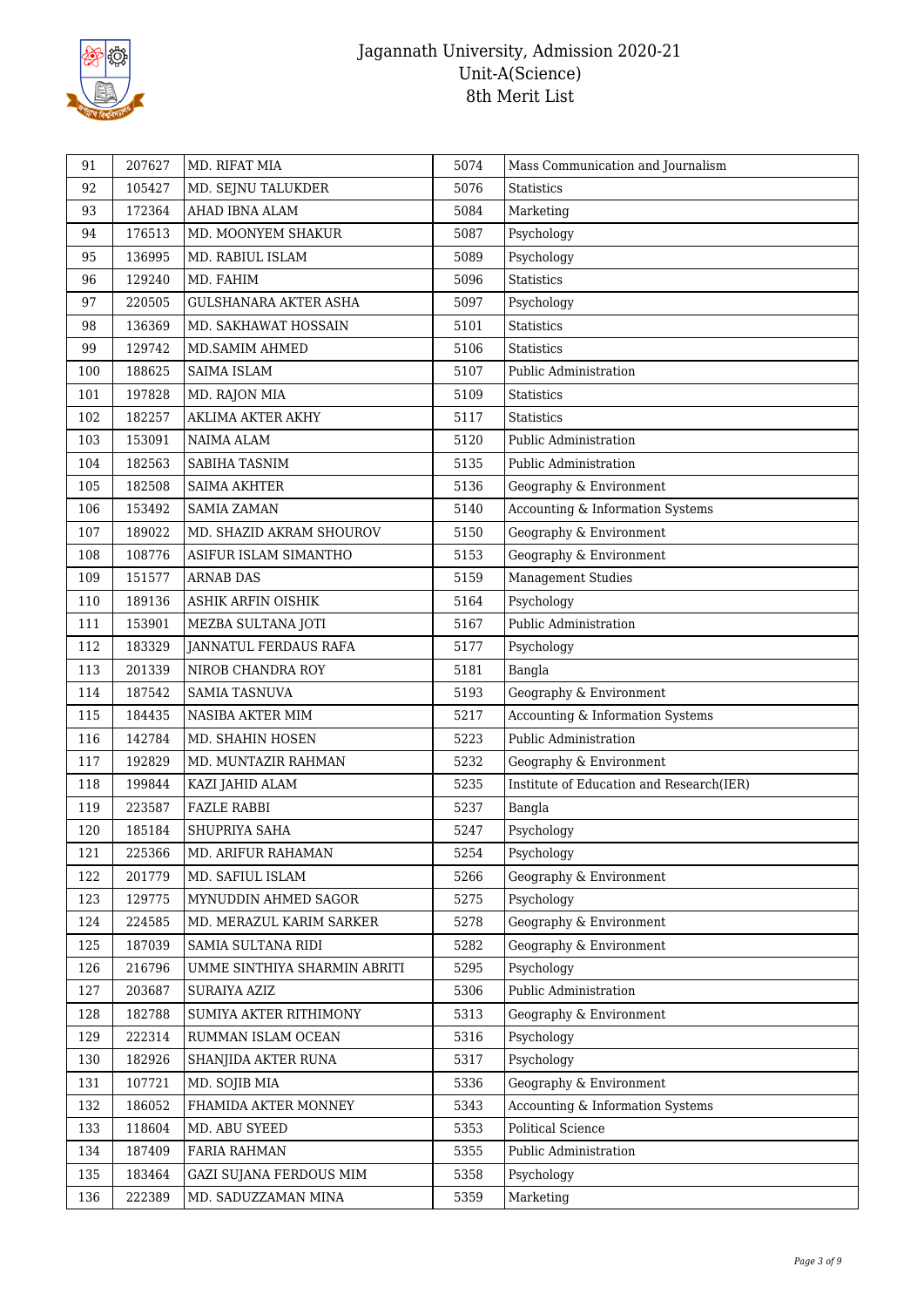

| 137 | 164931 | MOST. MAISHA AKTER         | 5392 | Geography & Environment                  |
|-----|--------|----------------------------|------|------------------------------------------|
| 138 | 191690 | <b>TAIB HASAN</b>          | 5402 | Geography & Environment                  |
| 139 | 220706 | MD. KASHEM ALI             | 5422 | Psychology                               |
| 140 | 213383 | MD. SOHEL RANA             | 5427 | Accounting & Information Systems         |
| 141 | 178372 | SADIA JAMAN PROME          | 5437 | Bangla                                   |
| 142 | 159705 | MUJAHIDUL ISLAM SAJJAD     | 5446 | <b>Political Science</b>                 |
| 143 | 124184 | TABASSUMA ISLAM RICHI      | 5448 | Mass Communication and Journalism        |
| 144 | 212504 | MD ASHIKUR RAHMAN          | 5451 | Marketing                                |
| 145 | 122326 | <b>TAREK HASAN RAJUB</b>   | 5453 | Mass Communication and Journalism        |
| 146 | 198293 | <b>HABIBA AKTER</b>        | 5462 | Public Administration                    |
| 147 | 186408 | JARIN ROSHNI MOUMITA       | 5495 | Psychology                               |
| 148 | 224904 | AHMED ANNAS AHN            | 5523 | Geography & Environment                  |
| 149 | 154071 | TALBIA TABASSUM            | 5526 | Psychology                               |
| 150 | 183322 | AYSHA SIDDEKA              | 5529 | Bangla                                   |
| 151 | 107452 | SYED IMRAN AHMED ZIHAD     | 5540 | Geography & Environment                  |
| 152 | 183705 | NUSRAT JAHAN AZMI          | 5546 | Geography & Environment                  |
| 153 | 185485 | <b>SUMI AKTER</b>          | 5549 | Psychology                               |
| 154 | 186788 | <b>ANESA AKTER</b>         | 5553 | Public Administration                    |
| 155 | 137379 | MD. MUNIRUL ISLAM          | 5554 | Geography & Environment                  |
| 156 | 190933 | MD. FAHIM HOSSAIN          | 5560 | Geography & Environment                  |
| 157 | 130871 | ALIF ISLAM NAVA            | 5578 | Geography & Environment                  |
| 158 | 155241 | SAMIRA AKTER EBRA          | 5581 | Psychology                               |
| 159 | 130996 | AFSANA AKTER MIM           | 5589 | <b>Political Science</b>                 |
| 160 | 155597 | JANNATUL SARA OISHE        | 5597 | Geography & Environment                  |
| 161 | 129859 | MD. NAEEMUL ISLAM MAZUMDER | 5604 | Psychology                               |
| 162 | 183708 | FATEMA AKTER MITU          | 5607 | Accounting & Information Systems         |
| 163 | 227236 | MOST.SADIA KHATUN          | 5610 | Geography & Environment                  |
| 164 | 218451 | JARIN TASNIM               | 5613 | Accounting & Information Systems         |
| 165 | 189354 | <b>SALMA AKTER</b>         | 5621 | <b>Political Science</b>                 |
| 166 | 178347 | PUJA RANI BORMON           | 5627 | Accounting & Information Systems         |
| 167 | 204297 | NOOR-E-JANNAT NAFISA       | 5628 | Geography & Environment                  |
| 168 | 186761 | TANJIYA ALAM SHADHIN       | 5631 | Geography & Environment                  |
| 169 | 151792 | FAZLAY AZIM                | 5634 | Psychology                               |
| 170 | 192274 | MD. AHSAN HABIB            | 5636 | Geography & Environment                  |
| 171 | 169977 | MD. LABIBUL                | 5639 | Public Administration                    |
| 172 | 182026 | YOUSUF AHMED RAIHAN        | 5649 | Accounting & Information Systems         |
| 173 | 185326 | FARIA ISLAM                | 5653 | Philosophy                               |
| 174 | 110587 | MD.SHORIF MIA              | 5654 | <b>Political Science</b>                 |
| 175 | 197707 | MD. RASHEDUL SIKDER        | 5657 | Institute of Education and Research(IER) |
| 176 | 108680 | ANAMIKA AJMI ANANNA        | 5659 | Accounting & Information Systems         |
| 177 | 157212 | MASHIYAT RAUNAQ PREETOM    | 5662 | Geography & Environment                  |
| 178 | 192642 | SYED MUHINUR RAHMAN        | 5665 | Geography & Environment                  |
| 179 | 111555 | <b>ADITY BISWAS</b>        | 5677 | Geography & Environment                  |
| 180 | 128158 | REZOANUL HAQUE             | 5679 | <b>Management Studies</b>                |
| 181 | 182403 | NOURIN SULTANA             | 5682 | Geography & Environment                  |
| 182 | 188645 | SOUROV MONDAL              | 5686 | Public Administration                    |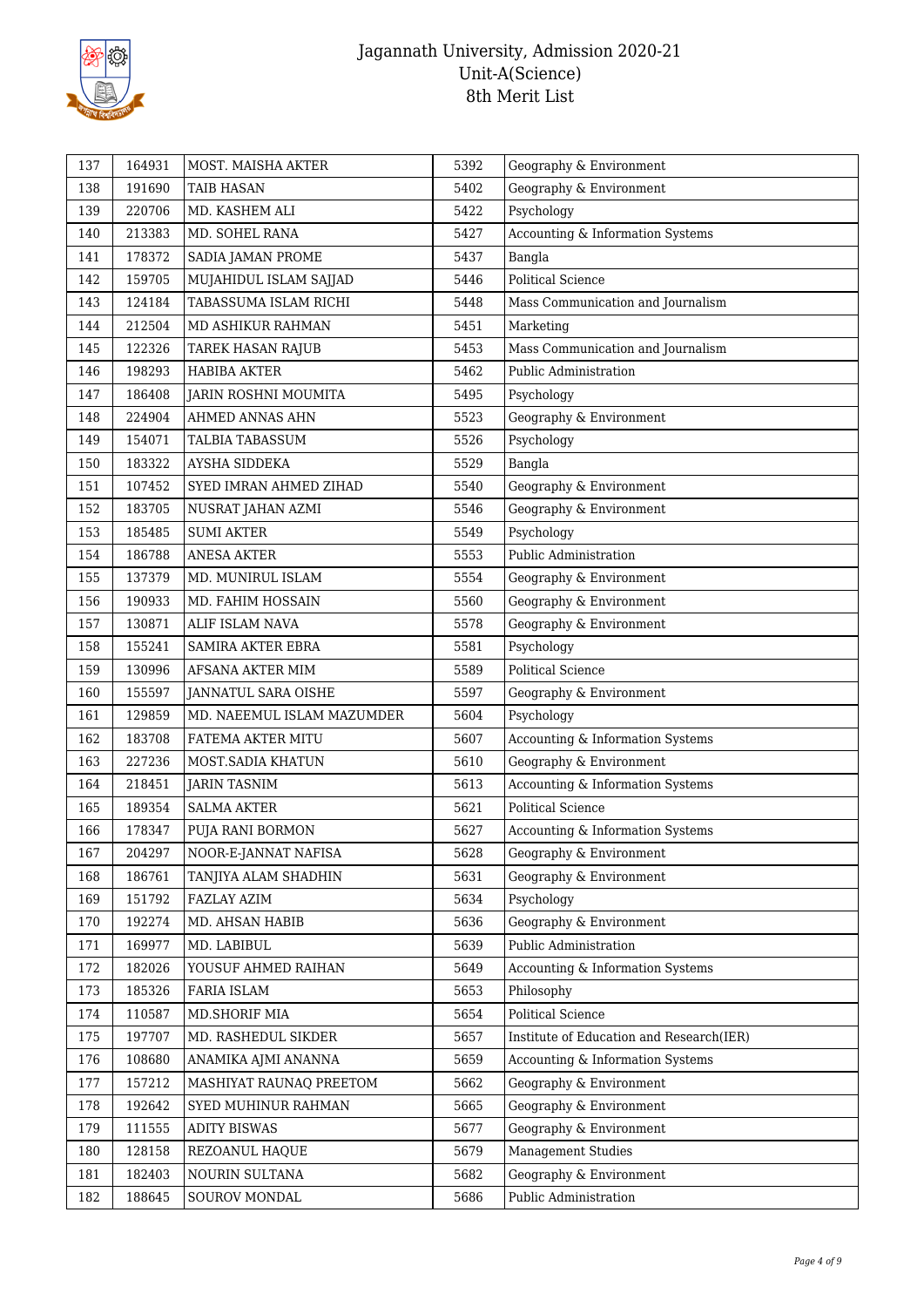

| 183 | 155499 | FABIHA KABA                 | 5692 | Marketing                                |
|-----|--------|-----------------------------|------|------------------------------------------|
| 184 | 111573 | MST TONIMA HAQUE            | 5698 | Geography & Environment                  |
| 185 | 122956 | SADIA AKTER SHILA           | 5706 | Marketing                                |
| 186 | 111919 | MST. FATEMA SORKER MIM      | 5707 | Geography & Environment                  |
| 187 | 102479 | HASNAT ZAMAN PRANTO         | 5724 | Geography & Environment                  |
| 188 | 183388 | TASFIAH TASNIM              | 5739 | Institute of Education and Research(IER) |
| 189 | 228512 | TANJIL RAHMAN               | 5740 | Geography & Environment                  |
| 190 | 171693 | TM SIAM SARWAR JIM          | 5762 | Institute of Education and Research(IER) |
| 191 | 154844 | AYSHA NAWAR AHMED           | 5772 | Geography & Environment                  |
| 192 | 125556 | MD. SAMIM KHAN              | 5774 | Public Administration                    |
| 193 | 130841 | MUHSINA                     | 5780 | Bangla                                   |
| 194 | 184385 | <b>AHONA AKTER</b>          | 5784 | Geography & Environment                  |
| 195 | 103983 | B. M. S SAKIB               | 5787 | Geography & Environment                  |
| 196 | 161718 | SAJIB CHANDRA DAS           | 5790 | Geography & Environment                  |
| 197 | 110939 | SHAFIQUL ISLAM              | 5797 | Marketing                                |
| 198 | 130214 | MOHAMMAD ARIFUL HOQUE       | 5799 | Political Science                        |
| 199 | 191732 | MD. THOWHIDUR RAHMAN TANZIN | 5803 | Political Science                        |
| 200 | 184768 | AFRIN SULTANA               | 5804 | Mass Communication and Journalism        |
| 201 | 155849 | MITANUR AKTER MITU          | 5817 | Psychology                               |
| 202 | 168993 | MST. IRIN AKTAR             | 5824 | Geography & Environment                  |
| 203 | 123167 | <b>DURJOY ROY</b>           | 5834 | Psychology                               |
| 204 | 180750 | <b>MD. FARUK HOSAIN</b>     | 5843 | Bangla                                   |
| 205 | 190612 | SANGIDA AKTER JERIN         | 5849 | Psychology                               |
| 206 | 159369 | RAMISA FARIHA               | 5861 | Geography & Environment                  |
| 207 | 217910 | FAHMIDAH YESMIN TITHI       | 5882 | Bangla                                   |
| 208 | 153312 | SHAFIDA JARIN               | 5884 | Geography & Environment                  |
| 209 | 148841 | ANIKA TABASSUM SUSMOY       | 5890 | Geography & Environment                  |
| 210 | 171284 | MD. JAHIDUL ISLAM RIFAT     | 5896 | Psychology                               |
| 211 | 153600 | FARHANA ZULKAR              | 5898 | Institute of Education and Research(IER) |
| 212 | 182785 | <b>FARDIA AKTER</b>         | 5902 | Bangla                                   |
| 213 | 182866 | NAYEEMA NAZNIN              | 5910 | Marketing                                |
| 214 | 153784 | MUNIA MAZID TORY            | 5911 | Geography & Environment                  |
| 215 | 174301 | MD. JUBAYER AHMED           | 5921 | Political Science                        |
| 216 | 183214 | DOLA DEB                    | 5924 | Geography & Environment                  |
| 217 | 154479 | MOHONA AKTER MITU           | 5942 | Political Science                        |
| 218 | 183619 | MARZIA HAQUE SAMIA          | 5944 | Geography & Environment                  |
| 219 | 190231 | <b>TAMA SIKDER</b>          | 5946 | Psychology                               |
| 220 | 214146 | MD. EAMIN ISLAM OME         | 5948 | Psychology                               |
| 221 | 183805 | TANISHA AFRIN CHOWDHURY     | 5951 | Institute of Education and Research(IER) |
| 222 | 154670 | SHEIKH JAHRA RUBAI          | 5955 | Psychology                               |
| 223 | 157283 | JANNATUL BUSHRA KOROVI      | 5958 | Geography & Environment                  |
| 224 | 177845 | MARIUM MAMITA               | 5960 | Geography & Environment                  |
| 225 | 190835 | DEWAN ABDUL KADER RIFAT     | 5962 | Psychology                               |
| 226 | 184292 | MARZIA MOSTOFA              | 5966 | Geography & Environment                  |
| 227 | 185742 | REHANA AKTER MUKTA          | 5973 | Mass Communication and Journalism        |
| 228 | 111481 | MD. SHAION GAZI             | 5996 | Geography & Environment                  |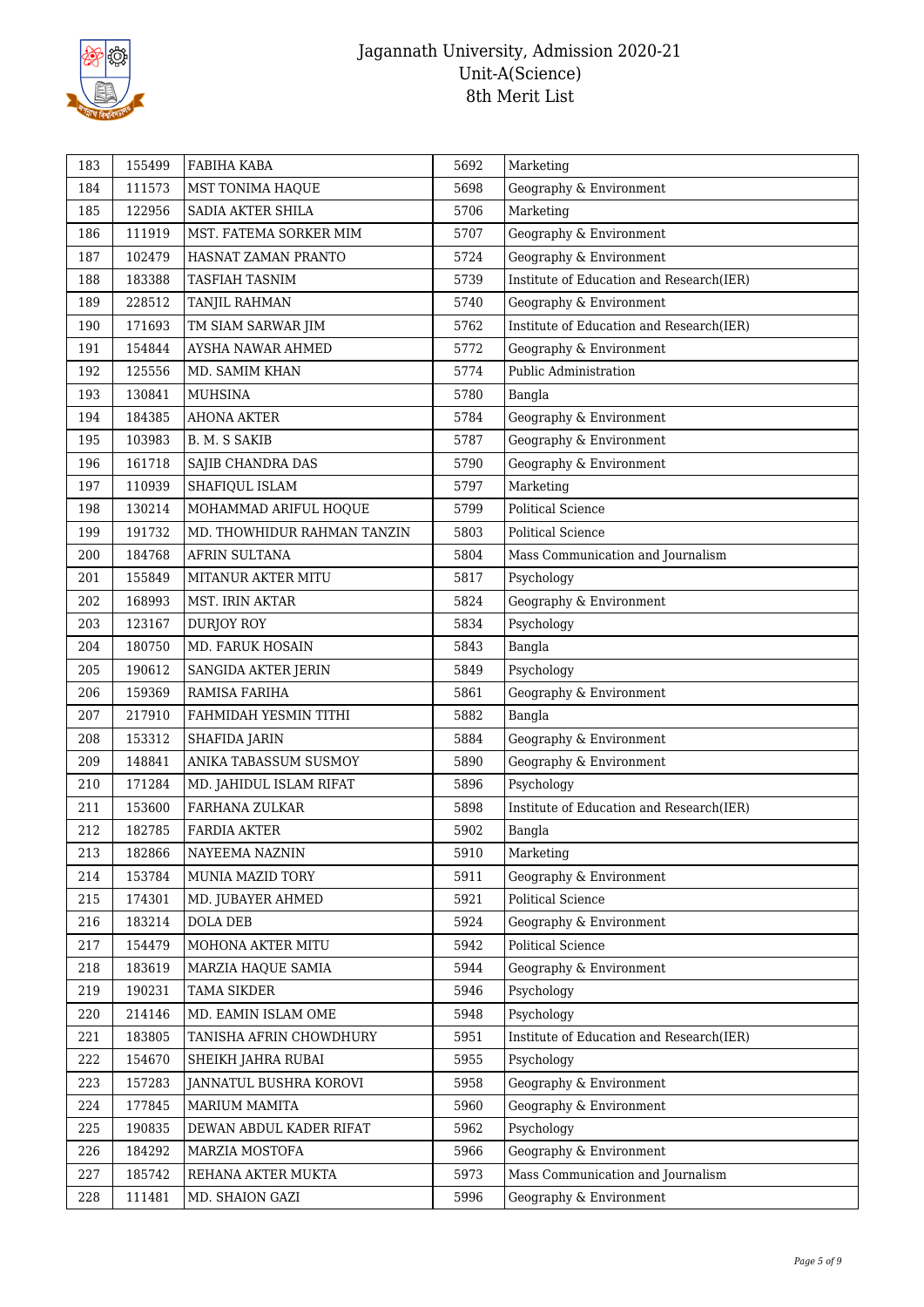

| 229 | 158387 | MAFRUHA SELMI              | 6002 | Bangla                                   |
|-----|--------|----------------------------|------|------------------------------------------|
| 230 | 184862 | <b>ISRAT JAHAN RAISA</b>   | 6009 | Geography & Environment                  |
| 231 | 155599 | <b>BORNA RANE</b>          | 6010 | Geography & Environment                  |
| 232 | 155664 | <b>SHARMIN AKTER</b>       | 6014 | Psychology                               |
| 233 | 157274 | AL- FATHA ISLAM            | 6020 | <b>Political Science</b>                 |
| 234 | 186553 | TANZINA AKTER MUKTA        | 6022 | Psychology                               |
| 235 | 134341 | MST. MISHORY AKTER         | 6023 | Geography & Environment                  |
| 236 | 206217 | <b>SARWAR MIA</b>          | 6024 | <b>Management Studies</b>                |
| 237 | 141115 | SADIA SULTANA LUNA         | 6036 | Geography & Environment                  |
| 238 | 185705 | KHANDOKER MARIATUL ISLAM   | 6043 | Geography & Environment                  |
| 239 | 153350 | <b>MAHZABIN AKHTER</b>     | 6066 | Geography & Environment                  |
| 240 | 140538 | FAHMIDA MOU                | 6071 | Social Work                              |
| 241 | 156506 | NUR-E-ZANNAT               | 6075 | Geography & Environment                  |
| 242 | 153431 | RAMISA BINTE RAKIB         | 6078 | Marketing                                |
| 243 | 167918 | MD. ABDULLAH AL MAMUN      | 6083 | Political Science                        |
| 244 | 182775 | <b>RUMI AKTER</b>          | 6092 | Anthropology                             |
| 245 | 182805 | MAISHA SAMIHA MIM          | 6095 | Geography & Environment                  |
| 246 | 220542 | <b>TASNIF JAHAN</b>        | 6096 | Marketing                                |
| 247 | 193262 | SANJIDA ALAM SHOMA         | 6109 | <b>Management Studies</b>                |
| 248 | 131904 | MD. SHAKIBUL ALAM          | 6111 | Geography & Environment                  |
| 249 | 200337 | MD. LITON ISLAM            | 6115 | <b>Management Studies</b>                |
| 250 | 216277 | ALISA AREFEEN ANAMIKA      | 6118 | Geography & Environment                  |
| 251 | 142395 | MD. EMON MAHABUB EMU       | 6136 | Mass Communication and Journalism        |
| 252 | 177808 | <b>SNIGDHA ROY</b>         | 6143 | Psychology                               |
| 253 | 100557 | SHORNA AKTER RIA           | 6144 | Sociology                                |
| 254 | 183795 | <b>SUMAIA HAQUE BRISTY</b> | 6146 | Mass Communication and Journalism        |
| 255 | 154639 | SADIA RAHMAN               | 6148 | Psychology                               |
| 256 | 154956 | PUSPITA RANJAN             | 6164 | Psychology                               |
| 257 | 191442 | AJWAD ISHRAK TAKI          | 6184 | <b>Management Studies</b>                |
| 258 | 117097 | MD. SADIKUL ISLAM          | 6187 | Sociology                                |
| 259 | 192966 | MD. NAHID HASAN            | 6202 | Psychology                               |
| 260 | 171616 | MD. MOSTAFIZUR RAHMAN      | 6208 | Management Studies                       |
| 261 | 217060 | MOST. RODIA TASNIM         | 6209 | Psychology                               |
| 262 | 184874 | SHAMSUN NAHAR ETI          | 6214 | Psychology                               |
| 263 | 166155 | ARIFA KHATUN               | 6223 | Sociology                                |
| 264 | 114246 | <b>FAHIM MUNTASIR</b>      | 6224 | Psychology                               |
| 265 | 226040 | MD. ANAMUL HOQUE           | 6236 | Psychology                               |
| 266 | 111418 | MD. RABBI ISLAM DIPO       | 6239 | Institute of Education and Research(IER) |
| 267 | 141272 | SAMIA JAMAN SYNTHIA        | 6248 | Mass Communication and Journalism        |
| 268 | 151611 | MD. MAMAUN OR RASHID       | 6249 | Psychology                               |
| 269 | 176994 | NAHID HASAN PRINCE         | 6253 | <b>Management Studies</b>                |
| 270 | 141575 | AFSANA MIMI                | 6257 | Institute of Education and Research(IER) |
| 271 | 131225 | JAMINE AFRIN DISHA         | 6282 | Psychology                               |
| 272 | 182479 | ZANNAT AHMED ZERIN         | 6289 | Psychology                               |
| 273 | 178348 | SADIA JAHAN SAWDA          | 6297 | Anthropology                             |
| 274 | 224732 | HAMIM PATWARI              | 6301 | Political Science                        |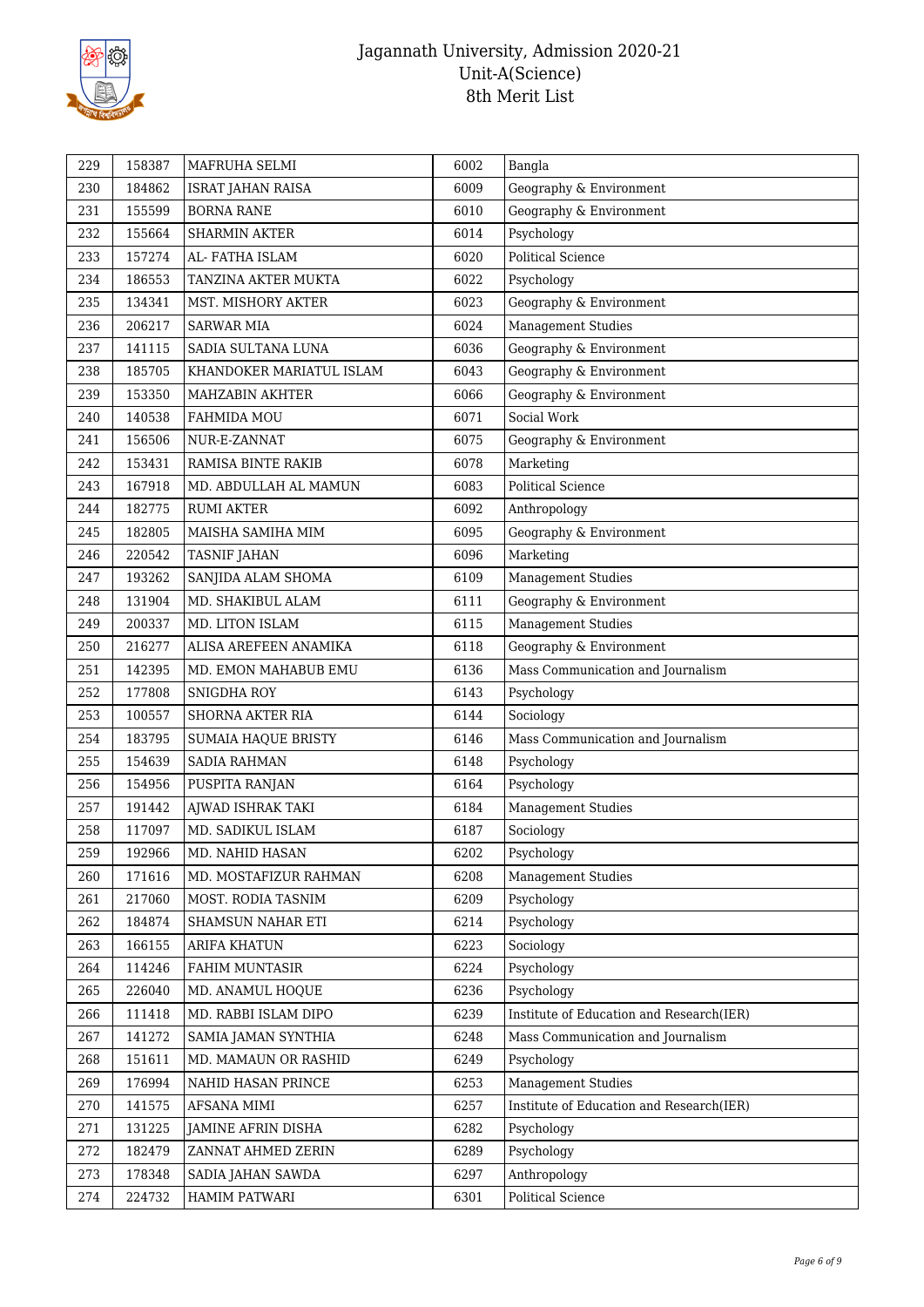

| 275 | 113184 | <b>SOUROV SARKER</b>        | 6302 | Psychology                               |
|-----|--------|-----------------------------|------|------------------------------------------|
| 276 | 189519 | BANDHAN CHANDRA MONDAL      | 6311 | <b>Management Studies</b>                |
| 277 | 220580 | <b>FARDIN AHMED</b>         | 6316 | <b>Political Science</b>                 |
| 278 | 154101 | RIADIL JANNAT               | 6322 | Psychology                               |
| 279 | 154027 | MAHZABIN HOSSEN MUNA        | 6323 | Psychology                               |
| 280 | 184630 | NUSRAT JAHAN ANONNA         | 6330 | Psychology                               |
| 281 | 102795 | MAHMOOD HASAN NOMAN         | 6339 | <b>Management Studies</b>                |
| 282 | 183700 | ARPA BINTE ASAD             | 6340 | <b>Management Studies</b>                |
| 283 | 149027 | SATABDI HOWLADER            | 6343 | Psychology                               |
| 284 | 218124 | KUMARI SOMAPTI RANI PAL     | 6345 | Psychology                               |
| 285 | 130809 | ANANNA RANI PONDIT          | 6364 | Social Work                              |
| 286 | 108732 | <b>BILLAL HOSSAIN RIFAT</b> | 6365 | <b>Management Studies</b>                |
| 287 | 155139 | MST. AKHI AKTER             | 6370 | Psychology                               |
| 288 | 181333 | MD. ABU BAKAR SHIDDIK       | 6371 | Institute of Education and Research(IER) |
| 289 | 192914 | <b>JOBAYER HOSSAIN</b>      | 6375 | <b>Management Studies</b>                |
| 290 | 107731 | TOWHIDUR RAHMAN             | 6381 | <b>Management Studies</b>                |
| 291 | 184568 | ISRAT JAHAN HRIDITA         | 6384 | Social Work                              |
| 292 | 105764 | DIP DAS                     | 6391 | <b>Management Studies</b>                |
| 293 | 192652 | MD. ASHIKUR RAHMAN          | 6400 | Psychology                               |
| 294 | 166707 | SAYMA ZAHAN BRISTY          | 6432 | Social Work                              |
| 295 | 192397 | MD. JAYED IMTIAZ SAMI       | 6448 | Psychology                               |
| 296 | 188028 | <b>DALIA AKTER</b>          | 6449 | Sociology                                |
| 297 | 182322 | MUKRIM MARJAN               | 6457 | Psychology                               |
| 298 | 213092 | MD. SAKIB IBNAY MAHBUB      | 6483 | Psychology                               |
| 299 | 109605 | MUSFIRAT FAUZIA             | 6488 | Psychology                               |
| 300 | 155129 | SHIPRA RAJBONGSHI           | 6509 | Institute of Education and Research(IER) |
| 301 | 183188 | MST. SHIMULI AKTER          | 6515 | Psychology                               |
| 302 | 190018 | MD. YEASIN ISLAM            | 6527 | Psychology                               |
| 303 | 190027 | MD. SHAKIB AL HASAN         | 6530 | History                                  |
| 304 | 208699 | SHAHNAZ PARVIN POPI         | 6531 | Psychology                               |
| 305 | 183699 | SURAIYA SITAL               | 6532 | Psychology                               |
| 306 | 190791 | MD. AKTER HOSSAIN SARDER    | 6545 | Psychology                               |
| 307 | 191088 | <b>GOLAM HAFIZ FAHIM</b>    | 6547 | Philosophy                               |
| 308 | 184300 | NAJNIN AKTER BRISTY         | 6548 | Anthropology                             |
| 309 | 227959 | MIS. HABIBA AKTER           | 6556 | History                                  |
| 310 | 185150 | <b>URMI GHOSH</b>           | 6567 | Anthropology                             |
| 311 | 101531 | NURUN NISA                  | 6576 | Philosophy                               |
| 312 | 123528 | <b>SETU MITRA</b>           | 6578 | History                                  |
| 313 | 224220 | NAHID HOSSAIN TAJ           | 6596 | History                                  |
| 314 | 218950 | FAIRUZ SHAHANA              | 6597 | Institute of Modern Language(IML)        |
| 315 | 117330 | MD. AMIN ALI                | 6605 | Anthropology                             |
| 316 | 152315 | KHAN MUHAMMAD SALEH         | 6621 | <b>Islamic Studies</b>                   |
| 317 | 136553 | FAHIM SHAHRIA               | 6625 | Institute of Modern Language(IML)        |
| 318 | 129299 | MD. JAMIL AHMED SAGOR       | 6627 | Sociology                                |
| 319 | 178417 | <b>ISRAT JAHAN KHANOM</b>   | 6645 | Institute of Modern Language(IML)        |
| 320 | 153222 | MAHBUBA RAHMAN              | 6657 | Sociology                                |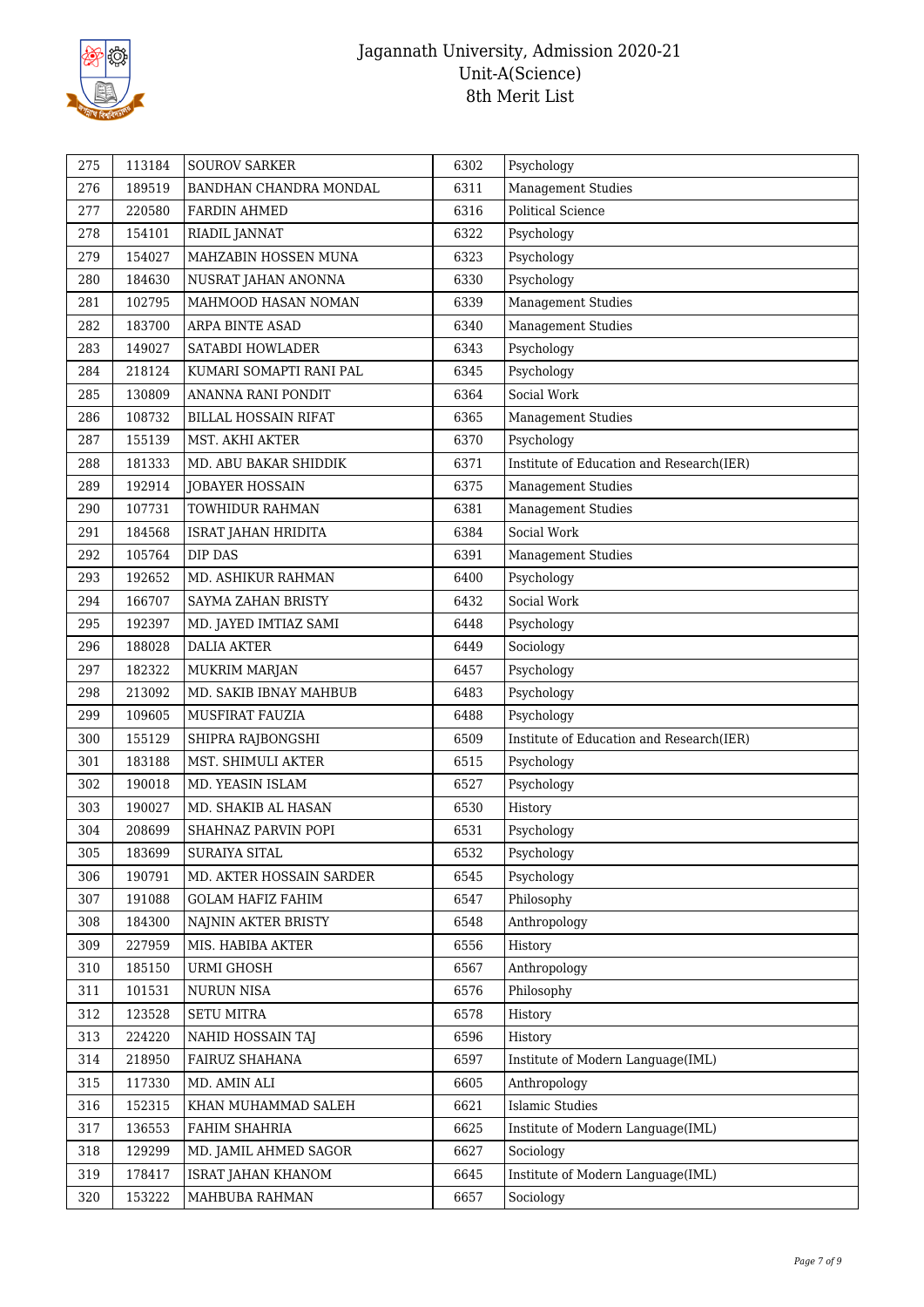

| 321 | 195147 | MD. MAHADI HASAN          | 6671 | Islamic Studies                   |
|-----|--------|---------------------------|------|-----------------------------------|
| 322 | 104673 | PRONOY KRISHNA BARMAN     | 6680 | Philosophy                        |
| 323 | 110905 | <b>MD.ABIR HASSAN</b>     | 6695 | Anthropology                      |
| 324 | 148737 | MD. SAMIUL ALOM           | 6703 | History                           |
| 325 | 224964 | RIDOY SUTRO DOR           | 6706 | Anthropology                      |
| 326 | 183720 | NADIA ISLAM FARJANA       | 6716 | Sociology                         |
| 327 | 228780 | K.M. MUNTAKIM HASAN RABBI | 6749 | History                           |
| 328 | 184575 | MUNZARIN HOSSAIN          | 6751 | Sociology                         |
| 329 | 184857 | FAHIMA JAHAN SHAULY       | 6756 | <b>Islamic Studies</b>            |
| 330 | 218732 | POLASHI RANI RAY          | 6760 | History                           |
| 331 | 229591 | MD. ISMILE                | 6762 | Social Work                       |
| 332 | 178127 | MAHARUN AFROJ MITHILA     | 6763 | History                           |
| 333 | 156347 | SAMIA TABASSUM            | 6769 | Sociology                         |
| 334 | 211067 | <b>JOY KUMAR GHOSH</b>    | 6771 | Social Work                       |
| 335 | 156675 | NISHAT SHAFIK             | 6773 | Anthropology                      |
| 336 | 185703 | SULUGNA CHAKRABORTY       | 6777 | Sociology                         |
| 337 | 207339 | MITHIL CHAKRABORTY        | 6780 | Philosophy                        |
| 338 | 186833 | SHAHNAZ AKTER             | 6792 | History                           |
| 339 | 220856 | SABBIR AHMAD              | 6794 | History                           |
| 340 | 201019 | MD. ABDULLAH -AL-MOIN     | 6798 | Social Work                       |
| 341 | 124212 | <b>SIMA KHATUN</b>        | 6804 | Anthropology                      |
| 342 | 188761 | <b>MS. MARIYA AKTER</b>   | 6808 | Anthropology                      |
| 343 | 196082 | <b>JERIN AKTHER</b>       | 6813 | Social Work                       |
| 344 | 172130 | S.M. ASHRAFUL HAQUE ARIF  | 6821 | Social Work                       |
| 345 | 226088 | RIFAT BHUIYAN             | 6823 | Institute of Modern Language(IML) |
| 346 | 205760 | MD. TUHA MIA              | 6825 | Social Work                       |
| 347 | 212353 | FARJANA BEGUM             | 6826 | Islamic History and Culture       |
| 348 | 200709 | POLOK CHANDRA             | 6834 | Institute of Modern Language(IML) |
| 349 | 155718 | SHARMIN SULTANA           | 6836 | Islamic History and Culture       |
| 350 | 185858 | SANJIDA ISLAM RUMKEY      | 6838 | Islamic History and Culture       |
| 351 | 215829 | NUZHAT-E-SADIA BILASHI    | 6849 | Islamic History and Culture       |
| 352 | 215582 | <b>SWAPNA KHATUN</b>      | 6896 | <b>Islamic Studies</b>            |
| 353 | 183212 | ARPA AKTER JHINUK         | 6899 | Philosophy                        |
| 354 | 183254 | MEHZAD ALAM CHOWDHURY     | 6904 | Islamic History and Culture       |
| 355 | 189589 | MUZAHID BILLAH FARUKI     | 6906 | Islamic History and Culture       |
| 356 | 227113 | TARTIBA KABIR             | 6910 | Institute of Modern Language(IML) |
| 357 | 190037 | ASHFIKUR RAHMAN           | 6924 | Philosophy                        |
| 358 | 117903 | MST.TAMANNA AHMED         | 6938 | Islamic History and Culture       |
| 359 | 190438 | IRTISHAM SIDDIQUE         | 6939 | Philosophy                        |
| 360 | 183888 | SHEIKH SAZIDA ANZUM       | 6951 | Institute of Modern Language(IML) |
| 361 | 113523 | MARUF HOSSEN RIAZ         | 6952 | Islamic History and Culture       |
| 362 | 225280 | SHIFAT JAHAN NILOY        | 6956 | Institute of Modern Language(IML) |
| 363 | 184391 | SHANZIDA SULTANA          | 6958 | Philosophy                        |
| 364 | 222711 | <b>TASNIM HASAN</b>       | 6966 | Islamic History and Culture       |
| 365 | 161889 | MEHERAB HOSSEN OPI        | 6967 | Philosophy                        |
| 366 | 155395 | SHIMU AKHTER              | 6968 | Institute of Modern Language(IML) |